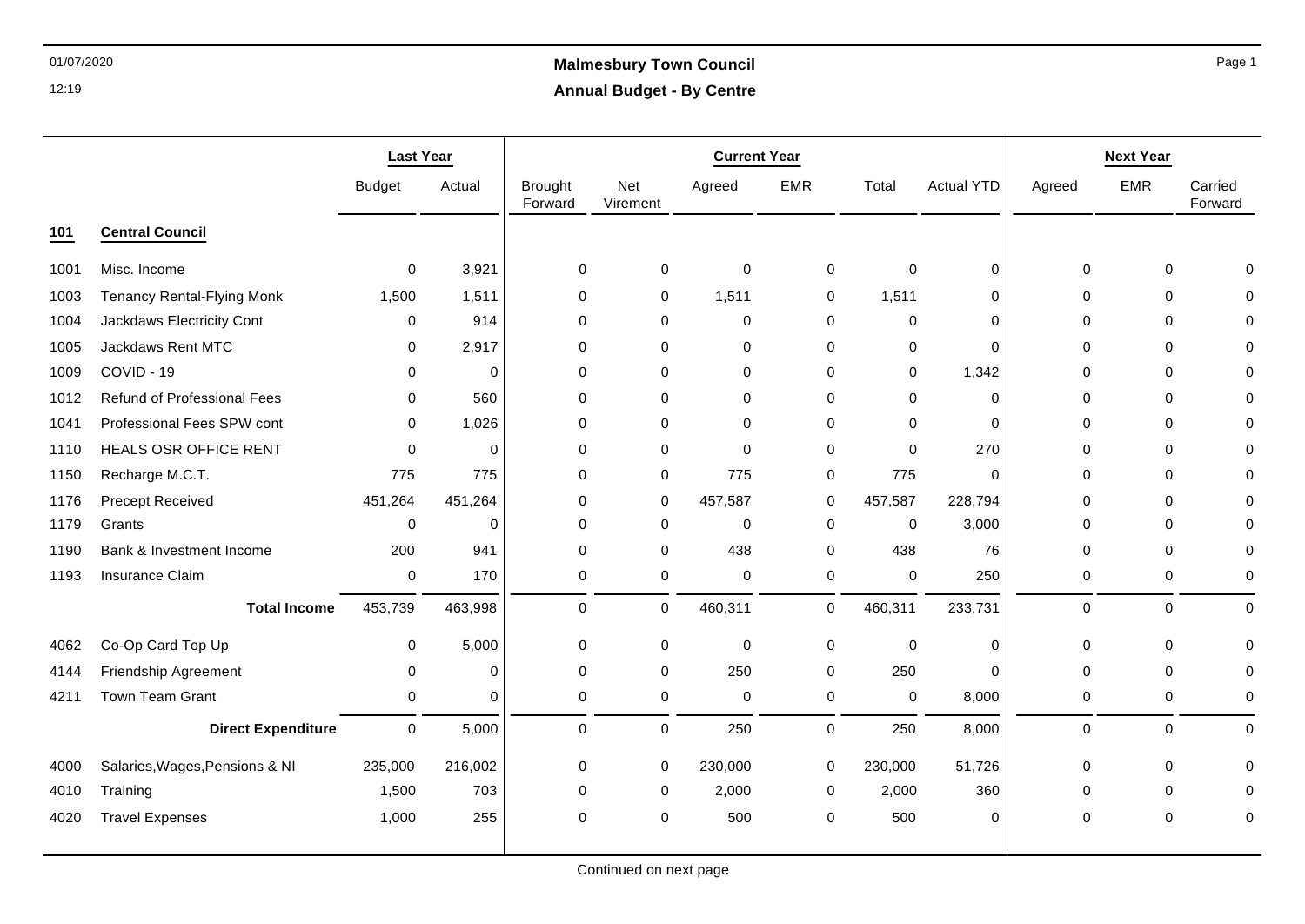|      |                                    | <b>Last Year</b> |          |                           | <b>Current Year</b> | <b>Next Year</b> |            |             |                   |             |             |                    |
|------|------------------------------------|------------------|----------|---------------------------|---------------------|------------------|------------|-------------|-------------------|-------------|-------------|--------------------|
|      |                                    | <b>Budget</b>    | Actual   | <b>Brought</b><br>Forward | Net<br>Virement     | Agreed           | <b>EMR</b> | Total       | <b>Actual YTD</b> | Agreed      | <b>EMR</b>  | Carried<br>Forward |
| 4050 | <b>Health and Safety</b>           | 500              | 5,086    | $\mathbf 0$               | 0                   | 1,500            | 0          | 1,500       | 59                | $\mathbf 0$ | $\mathbf 0$ | $\Omega$           |
| 4075 | Mayor's Allowance                  | 1,250            | 617      | 0                         | 0                   | 1,280            | 0          | 1,280       | 0                 | $\Omega$    | $\mathbf 0$ | $\Omega$           |
| 4076 | <b>Public Functions</b>            | 2,000            | 1,353    | 0                         | 0                   | 2,000            | 0          | 2,000       | 0                 | 0           | $\mathbf 0$ |                    |
| 4079 | Robes and Hats                     | 100              | 1,519    | $\mathbf 0$               | $\mathbf 0$         | 100              | 0          | 100         | 0                 | $\mathbf 0$ | $\mathbf 0$ | ∩                  |
| 4080 | Signwriting                        | 100              | 136      | $\mathbf 0$               | 0                   | 100              | 0          | 100         | 0                 | 0           | $\mathbf 0$ | $\Omega$           |
| 4081 | Cemetery software set up           | 0                | 1,693    | $\pmb{0}$                 | 0                   | 0                | 0          | 0           | 0                 | 0           | 0           |                    |
| 4082 | <b>Community Engagement</b>        | 0                | 59       | $\pmb{0}$                 | 0                   | $\mathbf 0$      | 0          | $\mathbf 0$ | 0                 | $\mathbf 0$ | $\mathbf 0$ |                    |
| 4100 | Office Equipment                   | 500              | 421      | $\mathbf 0$               | 0                   | 500              | 0          | 500         | 0                 | 0           | $\mathbf 0$ | O                  |
| 4110 | <b>Play Equipment Inspections</b>  | 650              | 451      | $\mathbf 0$               | 0                   | 650              | 0          | 650         | 0                 | 0           | 0           |                    |
| 4115 | <b>Grass Cutting</b>               | 4,000            | $\Omega$ | $\pmb{0}$                 | 0                   | 4,000            | 0          | 4,000       | 0                 | $\Omega$    | $\mathbf 0$ |                    |
| 4118 | Maintenance-Town Hall              | 10,000           | 12,672   | $\mathbf 0$               | 0                   | 10,000           | 0          | 10,000      | 12,322            | $\Omega$    | $\mathbf 0$ | $\cap$             |
| 4119 | Maintenance etc L & Y              | 10,000           | 7,012    | $\Omega$                  | 0                   | 10,000           | 0          | 10,000      | 317               | $\Omega$    | $\mathbf 0$ |                    |
| 4120 | Photocopier                        | 1,850            | 1,514    | 0                         | 0                   | 1,850            | 0          | 1,850       | 256               | $\Omega$    | $\mathbf 0$ | n                  |
| 4121 | Telephone etc                      | 2,000            | 1,960    | $\mathbf 0$               | 0                   | 2,000            | 0          | 2,000       | 608               | $\Omega$    | $\mathbf 0$ |                    |
| 4122 | Consumables, Stationery etc TC     | 2,500            | 2,380    | 0                         | 0                   | 1,500            | 0          | 1,500       | 73                | $\Omega$    | $\mathbf 0$ |                    |
| 4123 | Service Agreements incl Window     | 0                | 0        | 0                         | 0                   | 36,000           | 0          | 36,000      | 6,853             | $\Omega$    | 0           | O                  |
| 4125 | Insurance                          | 10,000           | 12,550   | 0                         | 0                   | 12,550           | 0          | 12,550      | 0                 | 0           | $\mathbf 0$ | O                  |
| 4126 | Motor Vehicle Expenses             | 2,000            | 2,661    | 0                         | 0                   | 2,000            | 0          | 2,000       | 205               | 0           | $\mathbf 0$ |                    |
| 4130 | Subscriptions                      | 1,750            | 1,760    | $\pmb{0}$                 | 0                   | 1,750            | 0          | 1,750       | 1,436             | 0           | $\mathbf 0$ | O                  |
| 4141 | <b>Communication and Publicity</b> | 1,500            | 458      | $\pmb{0}$                 | 0                   | 1,500            | 0          | 1,500       | 0                 | $\mathbf 0$ | $\mathbf 0$ |                    |
| 4143 | Defibrillator                      | $\Omega$         | $\Omega$ | $\mathbf 0$               | 0                   | 150              | 0          | 150         | 0                 | $\mathbf 0$ | $\mathbf 0$ |                    |
| 4147 | Card Machine                       | $\Omega$         | $\Omega$ | $\mathbf 0$               | 0                   | $\mathbf 0$      | 0          | $\mathbf 0$ | 62                | 0           | $\mathbf 0$ |                    |
| 4151 | Tenancies(Accomodation Rental)     | 2,000            | 1,805    | $\mathbf 0$               | 0                   | 2,000            | 0          | 2,000       | 494               | 0           | 0           |                    |
| 4152 | <b>Utilities</b>                   | 20,500           | 24,656   | 0                         | 0                   | 20,500           | 0          | 20,500      | 6,064             | $\Omega$    | $\mathbf 0$ | $\Omega$           |
|      |                                    |                  |          |                           |                     |                  |            |             |                   |             |             |                    |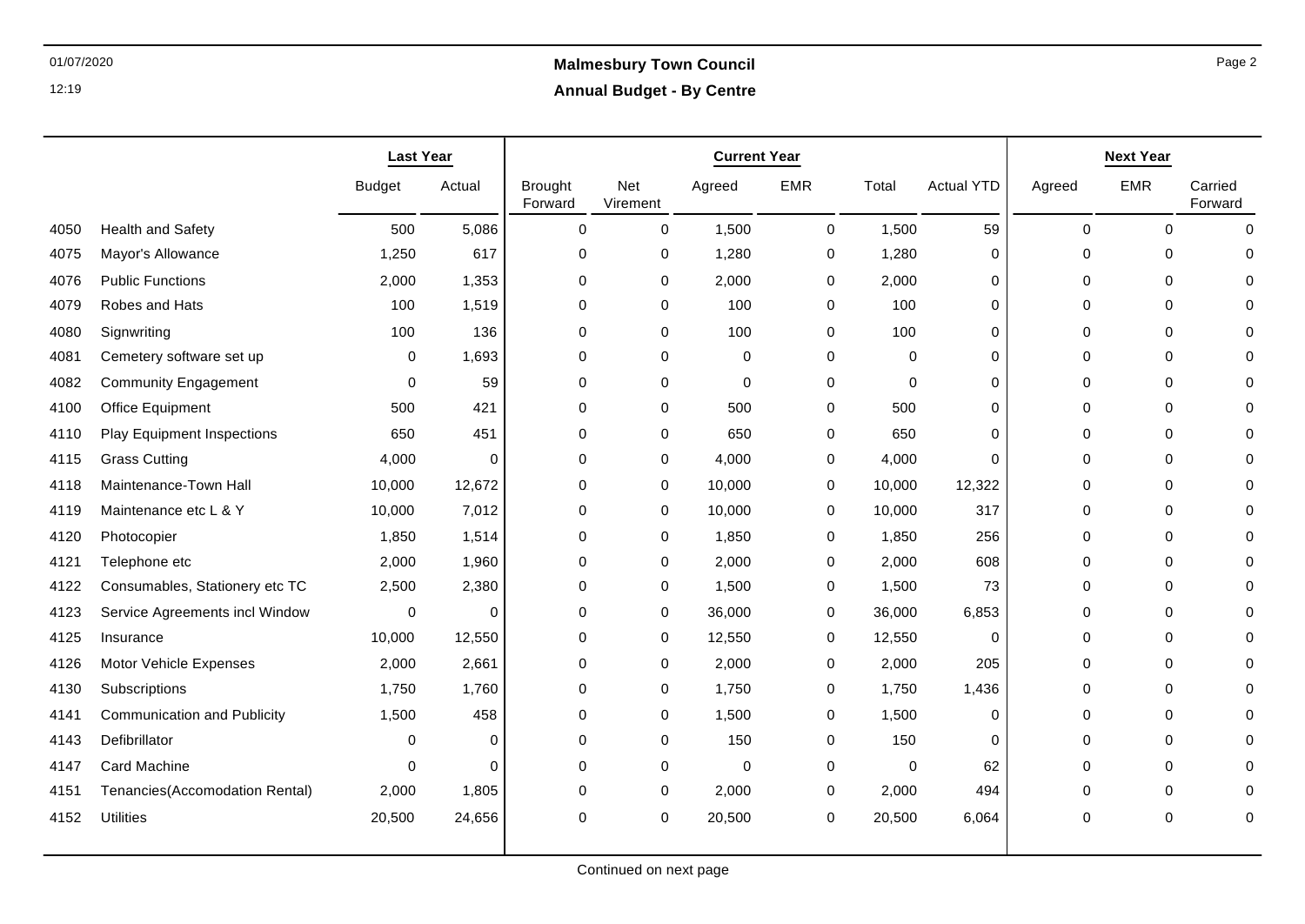|      |                                    | <b>Last Year</b> |             | <b>Current Year</b>       |                        |             |             |             | <b>Next Year</b>  |             |             |                    |
|------|------------------------------------|------------------|-------------|---------------------------|------------------------|-------------|-------------|-------------|-------------------|-------------|-------------|--------------------|
|      |                                    | <b>Budget</b>    | Actual      | <b>Brought</b><br>Forward | <b>Net</b><br>Virement | Agreed      | <b>EMR</b>  | Total       | <b>Actual YTD</b> | Agreed      | <b>EMR</b>  | Carried<br>Forward |
| 4153 | <b>MTC Mobile Telephone</b>        | $\Omega$         | 37          | $\Omega$                  | $\Omega$               | $\Omega$    | $\mathbf 0$ | $\Omega$    | $\Omega$          | $\Omega$    | $\Omega$    | $\Omega$           |
| 4157 | Publications                       | 200              | 27          | 0                         | 0                      | 200         | 0           | 200         | $\mathbf 0$       | $\mathbf 0$ | 0           | $\Omega$           |
| 4175 | NNDR - Town Hall                   | 17,250           | 17,553      | $\mathbf 0$               | 0                      | 17,250      | 0           | 17,250      | 5,351             | $\mathbf 0$ | 0           | $\Omega$           |
| 4176 | <b>Professional Fees-MTC</b>       | 1,000            | 9,589       | 0                         | 0                      | 1,000       | 0           | 1,000       | $\mathbf 0$       | $\Omega$    | 0           | $\Omega$           |
| 4177 | <b>Audit Fees</b>                  | 1,800            | 1,600       | 0                         | 0                      | 1,800       | 0           | 1,800       | 500               | 0           | 0           | 0                  |
| 4178 | <b>RBS Support</b>                 | 0                | 59          | 0                         | 0                      | 675         | 0           | 675         | 856               | $\Omega$    | 0           | $\Omega$           |
| 4192 | Christmas Lights                   | 3,500            | 8,250       | 0                         | 0                      | 6,500       | 0           | 6,500       | 0                 | 0           | 0           | $\Omega$           |
| 4193 | <b>EPOS System</b>                 | 0                | 2,400       | 0                         | 0                      | 0           | 0           | $\mathbf 0$ | 0                 | 0           | 0           | 0                  |
| 4194 | Health & Safety-DON'T USE          | 1,000            | 572         | 0                         | 0                      | 0           | 0           | 0           | $\mathbf 0$       | $\mathbf 0$ | 0           | $\mathbf 0$        |
| 4195 | <b>Depreciation Equipment</b>      | 1,500            | $\mathbf 0$ | $\mathbf 0$               | 0                      | $\mathbf 0$ | 0           | $\mathbf 0$ | $\mathbf 0$       | 0           | $\Omega$    | $\Omega$           |
| 4197 | <b>Refuse Collection</b>           | 2,250            | 2,475       | 0                         | 0                      | 2,500       | 0           | 2,500       | 732               | $\Omega$    | 0           | 0                  |
| 4198 | Dep'rctn Town Hall                 | 19,000           | $\mathbf 0$ | $\Omega$                  | 0                      | $\mathbf 0$ | 0           | $\mathbf 0$ | 0                 | $\Omega$    | 0           | $\Omega$           |
| 4199 | <b>Depreciation Motor Vehicles</b> | 1,700            | $\mathbf 0$ | 0                         | 0                      | $\mathbf 0$ | 0           | $\mathbf 0$ | $\mathbf 0$       | 0           | 0           | 0                  |
| 4200 | <b>Birdcage Agreement</b>          | 10               | 10          | 0                         | 0                      | 10          | 0           | 10          | 0                 | $\Omega$    | 0           | $\Omega$           |
| 4205 | <b>Twinning Association</b>        | 500              | 500         | 0                         | 0                      | 1,500       | 0           | 1,500       | $\Omega$          | $\Omega$    | 0           | $\Omega$           |
| 4210 | <b>Small Grants Allocation</b>     | 2,500            | 400         | 0                         | 0                      | 2,500       | 0           | 2,500       | $\mathbf 0$       | 0           | 0           | $\Omega$           |
| 4231 | <b>ICT Support</b>                 | 7,500            | 3,870       | 0                         | 0                      | 4,500       | 0           | 4,500       | 260               | 0           | 0           | $\Omega$           |
| 4241 | <b>Public Toilets</b>              | 0                | 0           | 0                         | 0                      | 19,640      | 0           | 19,640      | 0                 | 0           | $\Omega$    | $\Omega$           |
| 4500 | Loan Re-Payments Capital & Int     | 40,863           | 40,863      | $\Omega$                  | 0                      | 40,863      | 0           | 40,863      | 20,432            | 0           | $\Omega$    | $\Omega$           |
| 4550 | Service Agreements                 | 3,500            | 4,294       | 0                         | 0                      | 3,500       | $\pmb{0}$   | 3,500       | 489               | $\mathbf 0$ | 0           | $\Omega$           |
| 4600 | Precept Joint Burial               | 7,696            | 0           | 0                         | 0                      | $\mathbf 0$ | $\mathbf 0$ | 0           | $\mathbf 0$       | $\mathbf 0$ | $\mathbf 0$ | $\mathbf 0$        |
|      | <b>Overhead Expenditure</b>        | 422,469          | 390,221     | 0                         | 0                      | 446,868     | 0           | 446,868     | 109,457           | $\mathbf 0$ | 0           | $\mathbf 0$        |
|      | 101 Net Income over Expenditure    | 31,270           | 68,777      | 0                         | 0                      | 13,193      | 0           | 13,193      | 116,275           | 0           | 0           | 0                  |
| 6000 | plus Transfer from EMR             | $\mathbf 0$      | 5,000       | 0                         | 0                      | $\mathbf 0$ | 0           | $\mathbf 0$ | 10,805            | 0           | 0           | 0                  |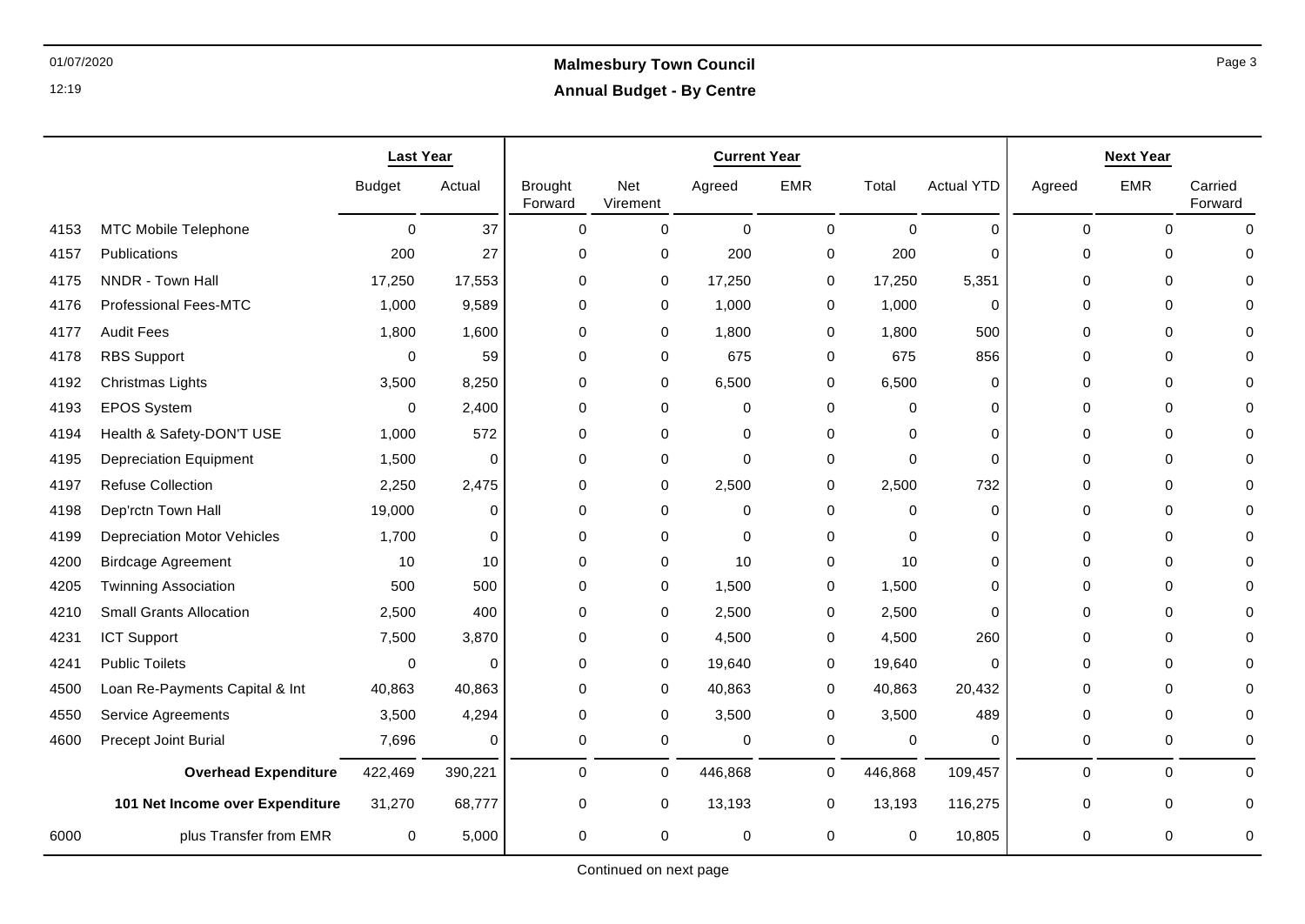# 01/07/2020 **Malmesbury Town Council Annual Budget - By Centre**

|      |                                        | <b>Last Year</b> |           |                           |                 | <b>Current Year</b> |             |             |                   |             | <b>Next Year</b> |                    |
|------|----------------------------------------|------------------|-----------|---------------------------|-----------------|---------------------|-------------|-------------|-------------------|-------------|------------------|--------------------|
|      |                                        | <b>Budget</b>    | Actual    | <b>Brought</b><br>Forward | Net<br>Virement | Agreed              | <b>EMR</b>  | Total       | <b>Actual YTD</b> | Agreed      | <b>EMR</b>       | Carried<br>Forward |
| 6001 | less Transfer to EMR                   | $\mathbf 0$      | 1,157     | $\mathbf 0$               | $\Omega$        | $\mathbf 0$         | $\mathbf 0$ | $\mathbf 0$ | $\Omega$          | $\mathbf 0$ | $\Omega$         | $\Omega$           |
|      | Movement to/(from) Gen Reserve         | 31,270           | 72,620    |                           |                 | 13,193              |             | 13,193      | 127,080           | $\mathbf 0$ |                  |                    |
| 102  | Projects                               |                  |           |                           |                 |                     |             |             |                   |             |                  |                    |
| 1020 | <b>Flood Working Group Project</b>     | $\mathbf 0$      | 1,800     | $\mathbf 0$               | $\pmb{0}$       | $\mathbf 0$         | $\mathbf 0$ | $\mathbf 0$ | 0                 | 0           | $\mathbf 0$      | $\mathbf{0}$       |
| 1179 | Grants                                 | $\mathbf 0$      | $\Omega$  | $\mathbf 0$               | $\mathbf 0$     | $\mathbf 0$         | $\mathbf 0$ | $\mathbf 0$ | $-3,000$          | $\mathbf 0$ | $\mathbf 0$      | $\mathbf 0$        |
|      | <b>Total Income</b>                    | $\mathbf 0$      | 1,800     | $\mathbf 0$               | 0               | $\pmb{0}$           | $\mathbf 0$ | $\mathbf 0$ | $-3,000$          | $\mathbf 0$ | $\mathbf 0$      | $\mathbf 0$        |
| 4311 | <b>TIC Refit fees</b>                  | $\Omega$         | 1,487     | $\mathbf 0$               | 0               | $\mathbf 0$         | $\mathbf 0$ | 0           | 270               | $\mathbf 0$ | $\Omega$         | $\Omega$           |
| 4312 | Website design                         | 0                | 1,650     | $\mathbf 0$               | $\mathbf 0$     | $\mathbf 0$         | $\mathbf 0$ | $\mathbf 0$ | $\mathbf 0$       | $\mathbf 0$ | $\Omega$         | $\mathbf{0}$       |
| 4314 | <b>Public Toilets</b>                  | $\Omega$         | 40,628    | $\mathbf 0$               | $\mathbf 0$     | $\mathbf 0$         | $\mathbf 0$ | $\mathbf 0$ | $\Omega$          | $\Omega$    | $\Omega$         | $\mathbf{0}$       |
| 4318 | Eilmer Bar Works                       | $\mathbf 0$      | 3,531     | $\mathbf 0$               | $\mathbf 0$     | $\mathbf 0$         | $\mathbf 0$ | $\mathbf 0$ | 300               | $\mathbf 0$ | $\Omega$         | $\mathbf{0}$       |
| 4333 | <b>Bar Refurbishment</b>               | 0                | 7,266     | 0                         | 0               | $\mathbf 0$         | $\mathbf 0$ | 0           | $\mathbf 0$       | 0           | $\mathbf 0$      | 0                  |
|      | <b>Overhead Expenditure</b>            | 0                | 54,562    | $\Omega$                  | 0               | $\Omega$            | 0           | 0           | 570               | $\Omega$    | $\Omega$         | $\Omega$           |
|      | 102 Net Income over Expenditure        | 0                | $-52,762$ | $\mathbf 0$               | $\pmb{0}$       | $\mathbf 0$         | $\mathbf 0$ | $\mathbf 0$ | $-3,570$          | 0           | $\mathbf 0$      | $\mathbf 0$        |
| 6000 | plus Transfer from EMR                 | $\mathbf 0$      | 48,523    | $\mathbf 0$               | $\mathbf 0$     | $\mathbf 0$         | $\mathbf 0$ | $\mathbf 0$ | 570               | $\mathbf 0$ | $\mathbf 0$      | $\mathbf 0$        |
| 6001 | less Transfer to EMR                   | $\mathbf 0$      | 10,670    | $\Omega$                  | $\Omega$        | $\mathbf 0$         | $\Omega$    | $\mathbf 0$ | $\mathbf 0$       | $\Omega$    | $\Omega$         | $\mathbf 0$        |
|      | <b>Movement to/(from) Gen Reserve</b>  | $\mathbf 0$      | (14, 909) |                           |                 | $\mathbf 0$         |             | $\mathbf 0$ | (3,000)           | $\Omega$    |                  |                    |
| 301  | <b>Community &amp; Town Promotions</b> |                  |           |                           |                 |                     |             |             |                   |             |                  |                    |
| 1007 | LNS                                    | $\mathbf 0$      | 1,010     | 0                         | 0               | $\mathbf 0$         | $\mathbf 0$ | $\mathbf 0$ | 0                 | 0           | 0                | $\mathbf 0$        |
| 1011 | Gallery sales                          | $\mathbf 0$      | 583       | 0                         | 0               | 100                 | 0           | 100         | $\mathbf 0$       | $\Omega$    | $\Omega$         | $\mathbf{0}$       |
| 1013 | Malm In Bloom-Donations                | $\mathbf 0$      | 1,931     | 0                         | 0               | 1,900               | 0           | 1,900       | 995               | 0           | $\mathbf 0$      | 0                  |
| 1015 | <b>TIC Sales</b>                       | 6,000            | 3,060     | 0                         | 0               | 5,000               | 0           | 5,000       | 0                 | 0           | 0                | 0                  |

Page 4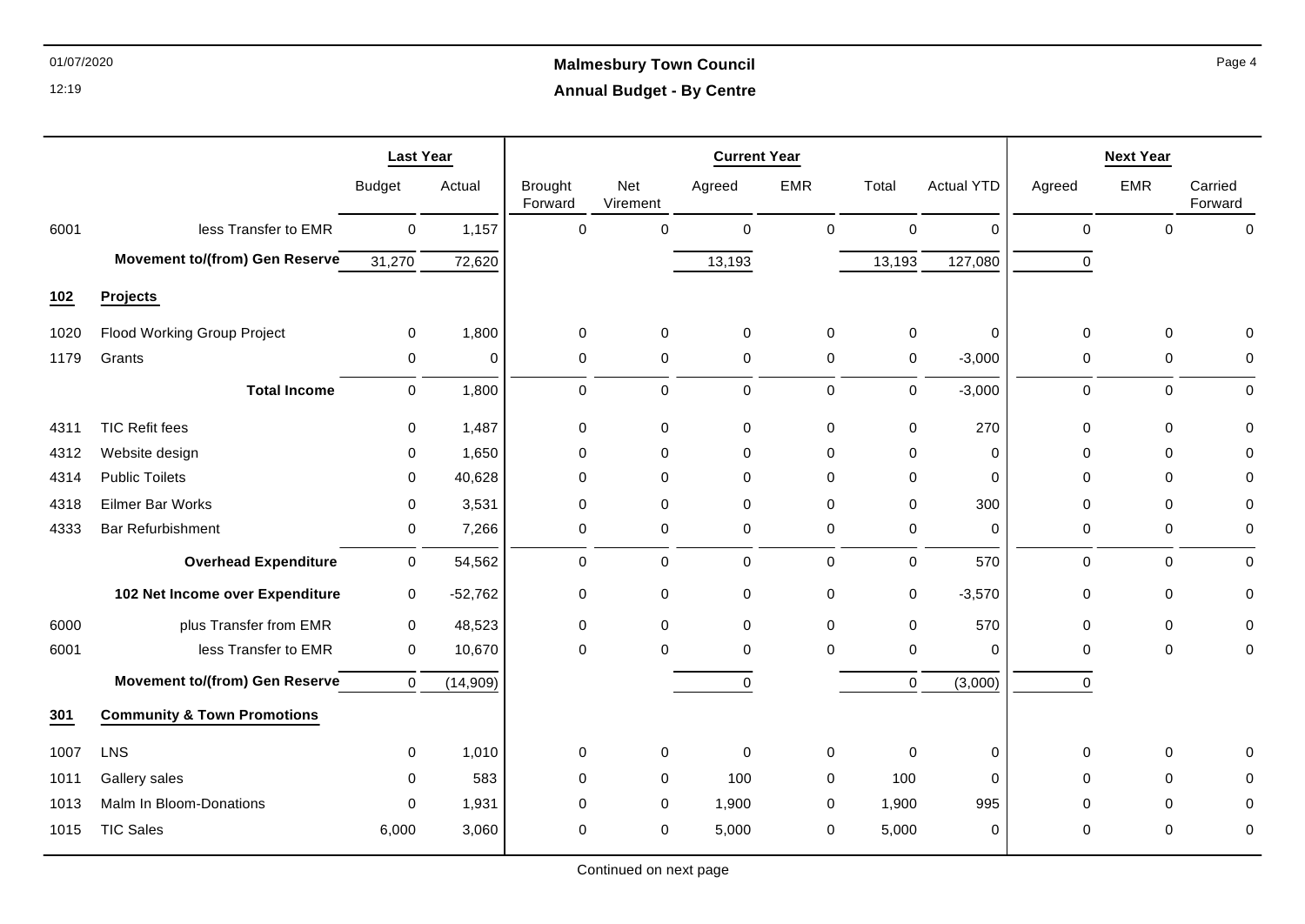|      |                                  | <b>Last Year</b> |             |                           |                 | <b>Current Year</b> |             |           |                   |             | <b>Next Year</b>    |                    |
|------|----------------------------------|------------------|-------------|---------------------------|-----------------|---------------------|-------------|-----------|-------------------|-------------|---------------------|--------------------|
|      |                                  | <b>Budget</b>    | Actual      | <b>Brought</b><br>Forward | Net<br>Virement | Agreed              | <b>EMR</b>  | Total     | <b>Actual YTD</b> | Agreed      | <b>EMR</b>          | Carried<br>Forward |
| 1029 | C&TP Misc. Income                | $\mathbf 0$      | 198         | $\pmb{0}$                 | $\mathbf 0$     | $\mathbf 0$         | $\mathbf 0$ | $\pmb{0}$ | $\mathbf 0$       | $\pmb{0}$   | $\mathsf{O}\xspace$ | $\pmb{0}$          |
|      | <b>Total Income</b>              | 6,000            | 6,782       | $\mathbf 0$               | $\mathbf 0$     | 7,000               | $\mathbf 0$ | 7,000     | 995               | $\mathbf 0$ | $\mathbf 0$         | $\mathbf 0$        |
| 4071 | Projects                         | 2,500            | 6,935       | 0                         | 0               | 2,850               | 0           | 2,850     | 0                 | $\mathbf 0$ | $\mathbf 0$         | $\Omega$           |
| 4072 | <b>MinB Presentation Event</b>   | 0                | 0           | 0                         | 0               | 400                 | 0           | 400       | 0                 | $\mathbf 0$ | $\mathbf 0$         | $\Omega$           |
| 4073 | <b>WOMAD</b>                     | $\Omega$         | $\mathbf 0$ | 0                         | 0               | 200                 | 0           | 200       | 0                 | $\mathbf 0$ | $\mathbf 0$         | $\Omega$           |
| 4074 | <b>Community Tea</b>             | $\Omega$         | $\mathbf 0$ | 0                         | 0               | 250                 | 0           | 250       | 0                 | 0           | 0                   | $\Omega$           |
| 4083 | LNS                              | $\Omega$         | $\mathbf 0$ | 0                         | 0               | 650                 | 0           | 650       | 0                 | $\mathbf 0$ | $\mathbf 0$         | $\Omega$           |
| 4084 | <b>Family Trail</b>              | $\Omega$         | $\Omega$    | $\Omega$                  | 0               | 200                 | 0           | 200       | $\Omega$          | $\Omega$    | $\Omega$            | $\Omega$           |
| 4085 | St Aldhelms Fair                 | $\Omega$         | $\mathbf 0$ | $\Omega$                  | 0               | 650                 | 0           | 650       | 260               | $\mathbf 0$ | $\mathbf 0$         | $\Omega$           |
| 4086 | Youth Art Exhibition             | $\Omega$         | $\mathbf 0$ | $\mathbf 0$               | 0               | 100                 | 0           | 100       | $\mathbf 0$       | $\mathbf 0$ | $\mathbf 0$         | $\Omega$           |
| 4087 | <b>VE75</b>                      | $\Omega$         | $\Omega$    | $\Omega$                  | 0               | 400                 | 0           | 400       | $\mathbf 0$       | $\mathbf 0$ | 0                   | $\Omega$           |
| 4145 | Consumable & Stock Prchs TIC     | 4,000            | 390         | $\mathbf 0$               | 0               | 3,000               | 0           | 3,000     | $\mathbf 0$       | $\mathbf 0$ | $\mathbf 0$         | $\Omega$           |
| 4146 | <b>Great West Way Membership</b> | 0                | $\mathbf 0$ | 0                         | 0               | 0                   | 0           | 0         | 1,250             | 0           | $\mathbf 0$         | 0                  |
| 4147 | Card Machine                     | 500              | 658         | 0                         | 0               | 500                 | 0           | 500       | 0                 | 0           | $\mathbf 0$         | 0                  |
| 4148 | Youth Provision                  | 3,000            | 3,333       | 0                         | 0               | 3,500               | 0           | 3,500     | $\Omega$          | $\mathbf 0$ | $\Omega$            | $\Omega$           |
| 4243 | Promotional Act & Marketing      | 2,750            | 2,695       | 0                         | 0               | 2,750               | 0           | 2,750     | 1,460             | 0           | $\mathbf 0$         | 0                  |
| 4244 | <b>Bloom in Malmesbury</b>       | 2,000            | 2,613       | $\pmb{0}$                 | 0               | 2,000               | 0           | 2,000     | 1,996             | $\pmb{0}$   | $\mathbf 0$         | $\pmb{0}$          |
|      | <b>Overhead Expenditure</b>      | 14,750           | 16,625      | $\mathbf 0$               | 0               | 17,450              | $\mathbf 0$ | 17,450    | 4,966             | $\mathbf 0$ | $\mathbf 0$         | $\Omega$           |
|      | 301 Net Income over Expenditure  | $-8,750$         | $-9,842$    | 0                         | 0               | $-10,450$           | 0           | $-10,450$ | $-3,971$          | 0           | 0                   | 0                  |
| 6000 | plus Transfer from EMR           | 0                | 5,688       | $\pmb{0}$                 | $\mathbf 0$     | 0                   | 0           | 0         | 1,250             | $\pmb{0}$   | $\mathsf{O}\xspace$ | $\mathbf 0$        |
|      | Movement to/(from) Gen Reserve   | (8,750)          | (4, 154)    |                           |                 | (10, 450)           |             | (10, 450) | (2, 721)          | $\mathbf 0$ |                     |                    |
| 401  | <b>Planning and Environment</b>  |                  |             |                           |                 |                     |             |           |                   |             |                     |                    |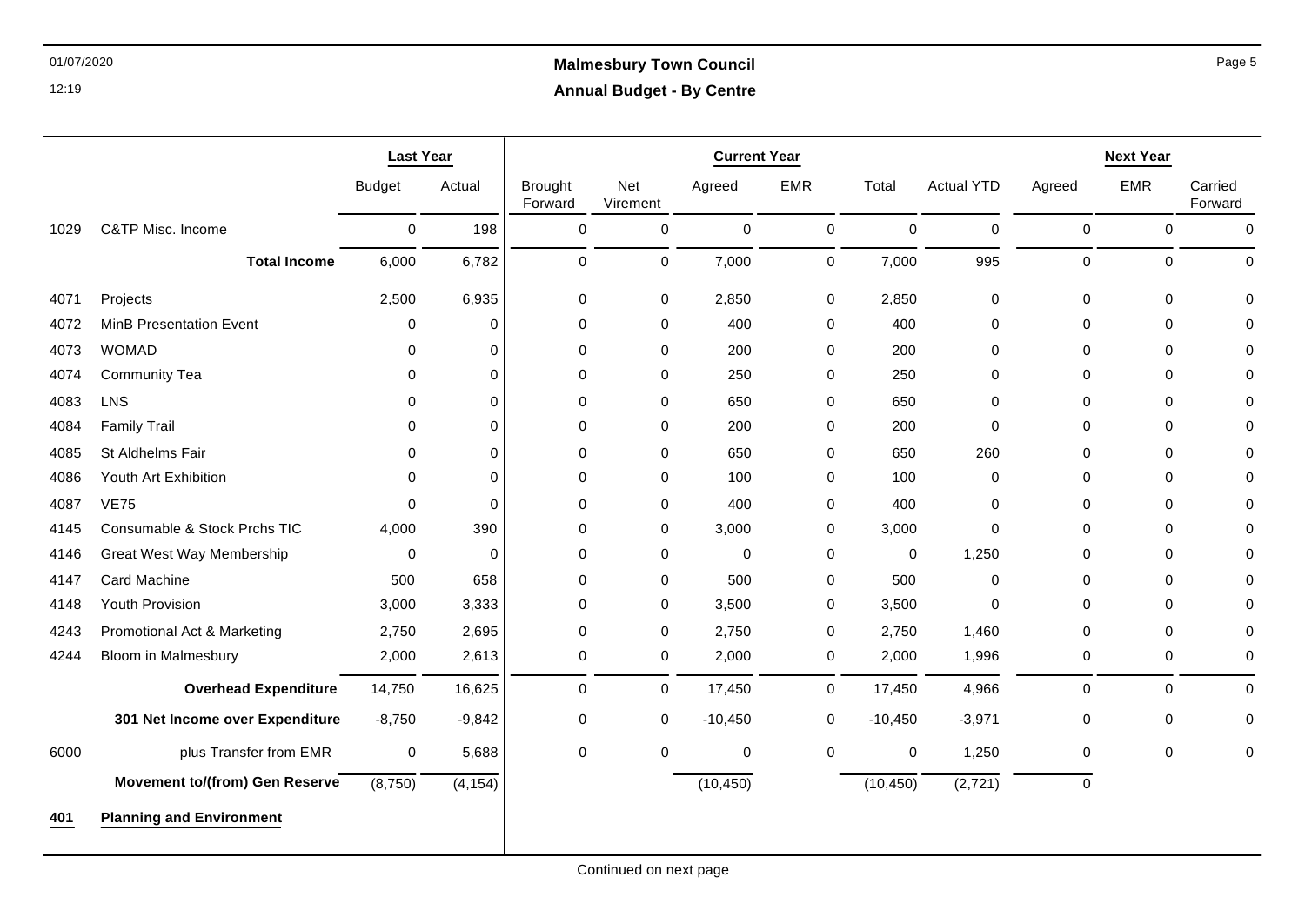# 01/07/2020 **Malmesbury Town Council Annual Budget - By Centre**

|      |                                       | <b>Last Year</b> |             | <b>Current Year</b>       |                 |                     |             |             |                   | <b>Next Year</b>    |                |                    |
|------|---------------------------------------|------------------|-------------|---------------------------|-----------------|---------------------|-------------|-------------|-------------------|---------------------|----------------|--------------------|
|      |                                       | <b>Budget</b>    | Actual      | <b>Brought</b><br>Forward | Net<br>Virement | Agreed              | <b>EMR</b>  | Total       | <b>Actual YTD</b> | Agreed              | <b>EMR</b>     | Carried<br>Forward |
| 4096 | <b>Strategic Planning</b>             | 6,000            | 2,410       | $\mathbf 0$               | 0               | 6,000               | $\pmb{0}$   | 6,000       | $\mathbf 0$       | $\mathbf 0$         | $\mathbf 0$    | $\mathbf 0$        |
| 4097 | Car Parking Subsidy                   | 8,000            | 5,458       | $\mathbf 0$               | $\pmb{0}$       | 8,000               | $\pmb{0}$   | 8,000       | $\mathbf 0$       | $\mathbf 0$         | 0              | $\mathbf 0$        |
|      | <b>Overhead Expenditure</b>           | 14,000           | 7,868       | $\mathbf 0$               | $\mathbf 0$     | 14,000              | $\mathbf 0$ | 14,000      | $\Omega$          | $\mathbf 0$         | $\mathbf 0$    | $\mathbf 0$        |
|      | <b>Movement to/(from) Gen Reserve</b> | (14,000)         | (7,868)     |                           |                 | (14,000)            |             | (14,000)    | $\Omega$          | 0                   |                |                    |
| 501  | COVID-19                              |                  |             |                           |                 |                     |             |             |                   |                     |                |                    |
| 1009 | COVID - 19                            | $\mathbf 0$      | $\mathbf 0$ | $\mathbf 0$               | $\mathbf 0$     | $\mathbf 0$         | $\mathbf 0$ | 0           | $-55$             | $\mathbf 0$         | $\Omega$       | $\mathbf 0$        |
| 1010 | Grants                                | 0                | $\mathbf 0$ | $\mathbf 0$               | $\mathbf 0$     | $\mathbf 0$         | $\pmb{0}$   | $\mathbf 0$ | 6,750             | $\mathbf 0$         | $\mathbf 0$    | $\mathbf 0$        |
|      | <b>Total Income</b>                   | $\mathbf 0$      | $\Omega$    | $\Omega$                  | $\mathbf 0$     | $\mathbf 0$         | $\mathbf 0$ | $\mathbf 0$ | 6,695             | $\mathbf 0$         | $\Omega$       | $\mathbf 0$        |
| 4062 | Co-Op Card Top Up                     | 0                | $\mathbf 0$ | $\mathbf 0$               | $\mathbf 0$     | $\mathbf 0$         | 0           | $\mathbf 0$ | 1,800             | $\mathbf 0$         | 0              | $\mathbf 0$        |
| 4064 | PPE                                   | 0                | $\Omega$    | $\Omega$                  | 0               | 0                   | 0           | 0           | 1,305             | $\mathbf{0}$        | $\Omega$       | $\mathbf{0}$       |
| 4065 | Sanitiser                             | $\Omega$         | $\Omega$    | $\Omega$                  | $\Omega$        | $\mathbf 0$         | 0           | $\mathbf 0$ | 2,150             | $\mathbf{0}$        | 0              | $\mathbf{0}$       |
| 4066 | Grants                                | $\mathbf 0$      | $\Omega$    | $\Omega$                  | $\mathbf 0$     | $\mathbf 0$         | $\mathbf 0$ | $\mathbf 0$ | 3,000             | $\Omega$            | 0              | $\mathbf{0}$       |
| 4067 | Signage                               | 0                | $\mathbf 0$ | $\Omega$                  | $\pmb{0}$       | $\mathbf 0$         | 0           | $\pmb{0}$   | 81                | $\mathbf 0$         | $\mathbf 0$    | $\mathbf 0$        |
| 4068 | <b>Town Recovery</b>                  | 0                | $\mathbf 0$ | $\Omega$                  | $\mathbf 0$     | $\mathbf 0$         | 0           | $\mathbf 0$ | 470               | $\mathbf 0$         | $\mathbf 0$    | $\mathbf 0$        |
|      | <b>Direct Expenditure</b>             | $\mathsf 0$      | $\mathbf 0$ | $\Omega$                  | $\mathbf 0$     | $\mathbf 0$         | $\pmb{0}$   | $\mathbf 0$ | 8,806             | $\mathbf 0$         | $\mathbf 0$    | $\mathbf 0$        |
| 4078 | Volunteer Equipment/Materials         | $\mathsf 0$      | $\pmb{0}$   | 0                         | $\mathbf 0$     | $\mathsf{O}\xspace$ | $\pmb{0}$   | $\pmb{0}$   | 75                | $\mathsf{O}\xspace$ | 0              | $\pmb{0}$          |
|      | <b>Overhead Expenditure</b>           | $\mathbf 0$      | $\mathbf 0$ | $\Omega$                  | $\Omega$        | $\Omega$            | $\Omega$    | $\mathbf 0$ | 75                | $\Omega$            | $\overline{0}$ | $\mathbf 0$        |
|      | <b>Movement to/(from) Gen Reserve</b> | $\mathbf 0$      | $\Omega$    |                           |                 | 0                   |             | 0           | (2, 185)          | $\mathbf 0$         |                |                    |
| 601  | <b>Cemetery &amp; Lodge</b>           |                  |             |                           |                 |                     |             |             |                   |                     |                |                    |
| 1036 | <b>Burial/Crem fees/Rights</b>        | $\mathbf 0$      | 10,424      | $\Omega$                  | $\mathbf 0$     | 6,000               | $\mathbf 0$ | 6,000       | 3,858             | $\mathbf 0$         | $\mathbf 0$    | $\mathbf 0$        |

Page 6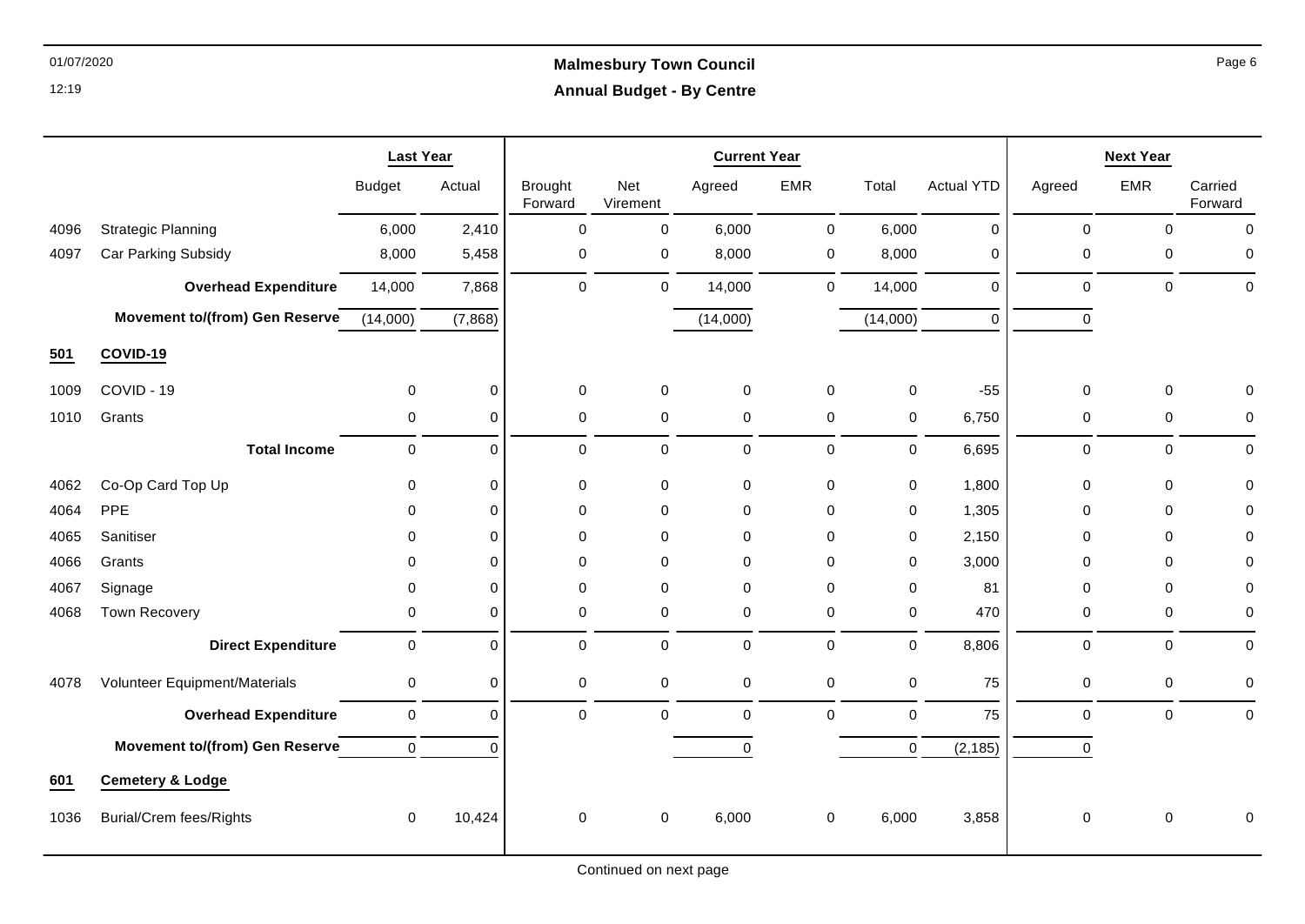|      |                                     | <b>Last Year</b> |             |                           |                 | <b>Current Year</b> |             |             |                   |             | <b>Next Year</b> |                    |
|------|-------------------------------------|------------------|-------------|---------------------------|-----------------|---------------------|-------------|-------------|-------------------|-------------|------------------|--------------------|
|      |                                     | <b>Budget</b>    | Actual      | <b>Brought</b><br>Forward | Net<br>Virement | Agreed              | <b>EMR</b>  | Total       | <b>Actual YTD</b> | Agreed      | <b>EMR</b>       | Carried<br>Forward |
| 1038 | Lodge Rent                          | 0                | 7,487       | $\mathbf 0$               | 0               | 8,976               | 0           | 8,976       | $\mathbf 0$       | $\mathbf 0$ | $\mathbf 0$      | $\Omega$           |
| 1039 | <b>Memorial Fees</b>                | $\mathbf 0$      | 3,361       | $\Omega$                  | $\mathbf 0$     | 2,000               | 0           | 2,000       | 375               | $\Omega$    | $\Omega$         | $\mathbf 0$        |
| 1042 | <b>SSE Consents</b>                 | 0                | 13          | $\mathbf 0$               | 0               | $\mathbf 0$         | $\pmb{0}$   | $\mathbf 0$ | $\mathbf 0$       | $\mathbf 0$ | $\mathbf 0$      | $\mathbf 0$        |
|      | <b>Total Income</b>                 | $\mathbf 0$      | 21,285      | $\Omega$                  | $\mathbf 0$     | 16,976              | $\mathbf 0$ | 16,976      | 4,233             | $\Omega$    | $\Omega$         | $\mathbf{0}$       |
| 4016 | Cemetery Insurance                  | 0                | 1,652       | 0                         | 0               | 2,200               | 0           | 2,200       | $\mathbf 0$       | $\mathbf 0$ | $\mathbf 0$      | $\mathbf{0}$       |
| 4017 | Lodge Council Tax                   | 0                | 389         | $\Omega$                  | $\mathbf 0$     | 0                   | 0           | $\mathbf 0$ | $\Omega$          | $\Omega$    | $\Omega$         | $\Omega$           |
| 4018 | <b>Cemetery Utilities</b>           | $\Omega$         | 575         | $\Omega$                  | $\mathbf 0$     | 450                 | 0           | 450         | 154               | $\Omega$    | $\mathbf 0$      | $\Omega$           |
| 4019 | Cemetery Lodge Maintenance          | $\mathbf 0$      | 500         | $\Omega$                  | $\mathbf 0$     | 1,500               | 0           | 1,500       | 244               | $\Omega$    | $\mathbf 0$      | $\mathbf{0}$       |
| 4021 | <b>Cemetery General Maintenance</b> | $\mathbf 0$      | 259         | 0                         | 0               | 1,000               | 0           | 1,000       | 0                 | $\Omega$    | $\Omega$         | $\mathbf{0}$       |
| 4022 | <b>ICCM Membership</b>              | $\Omega$         | 95          | $\Omega$                  | $\Omega$        | 100                 | 0           | 100         | 95                | $\Omega$    | $\Omega$         | $\Omega$           |
| 4023 | <b>Cemetery Audit</b>               | $\mathbf 0$      | 150         | $\Omega$                  | $\mathbf 0$     | $\mathbf 0$         | $\pmb{0}$   | $\mathbf 0$ | $\mathbf 0$       | $\Omega$    | $\Omega$         | $\mathbf{0}$       |
| 4024 | Lodge Utilties                      | 0                | $\mathbf 0$ | 0                         | $\mathbf 0$     | $\mathbf 0$         | 0           | $\mathbf 0$ | 52                | 0           | 0                | $\mathbf 0$        |
|      | <b>Overhead Expenditure</b>         | 0                | 3,621       | $\Omega$                  | $\mathbf 0$     | 5,250               | $\mathbf 0$ | 5,250       | 546               | $\Omega$    | $\Omega$         | $\mathbf 0$        |
|      | Movement to/(from) Gen Reserve      | $\mathbf 0$      | 17,665      |                           |                 | 11,726              |             | 11,726      | 3,687             | $\mathbf 0$ |                  |                    |
| 701  | <b>Town Hall &amp; Facilities</b>   |                  |             |                           |                 |                     |             |             |                   |             |                  |                    |
| 1005 | Jackdaws Rent MTC                   | $\mathbf 0$      | 8,167       | $\mathbf 0$               | $\mathbf 0$     | 14,000              | 0           | 14,000      | $\mathbf 0$       | $\mathbf 0$ | 0                | $\mathbf 0$        |
| 1006 | Town Hall Hire                      | 45,500           | 36,763      | 0                         | 0               | 31,000              | 0           | 31,000      | 214               | $\Omega$    | $\mathbf 0$      | $\Omega$           |
| 1035 | Town Hall Bar Sales-inc Cinema      | 4.000            | 5,886       | $\Omega$                  | $\Omega$        | 4,000               | 0           | 4,000       | $\Omega$          | $\Omega$    | $\Omega$         | $\Omega$           |
| 1110 | <b>HEALS OSR OFFICE RENT</b>        | $\pmb{0}$        | 90          | $\Omega$                  | $\mathbf 0$     | $\mathbf 0$         | 0           | $\mathbf 0$ | $\Omega$          | $\Omega$    | $\Omega$         | $\mathbf 0$        |
| 1192 | <b>Cinema Tickets Sales</b>         | 25,000           | 20,727      | $\Omega$                  | 0               | 21,000              | 0           | 21,000      | $\Omega$          | 0           | 0                | 0                  |
|      | <b>Total Income</b>                 | 74,500           | 71,633      | $\Omega$                  | $\mathbf 0$     | 70,000              | 0           | 70,000      | 214               | $\Omega$    | $\Omega$         | $\mathbf{0}$       |
| 4060 | Town H Bar P'chases-inc Cinema      | 3,000            | 2,392       | $\Omega$                  | $\Omega$        | 1,500               | 0           | 1,500       | $\mathbf 0$       | $\Omega$    | $\Omega$         | $\mathbf 0$        |